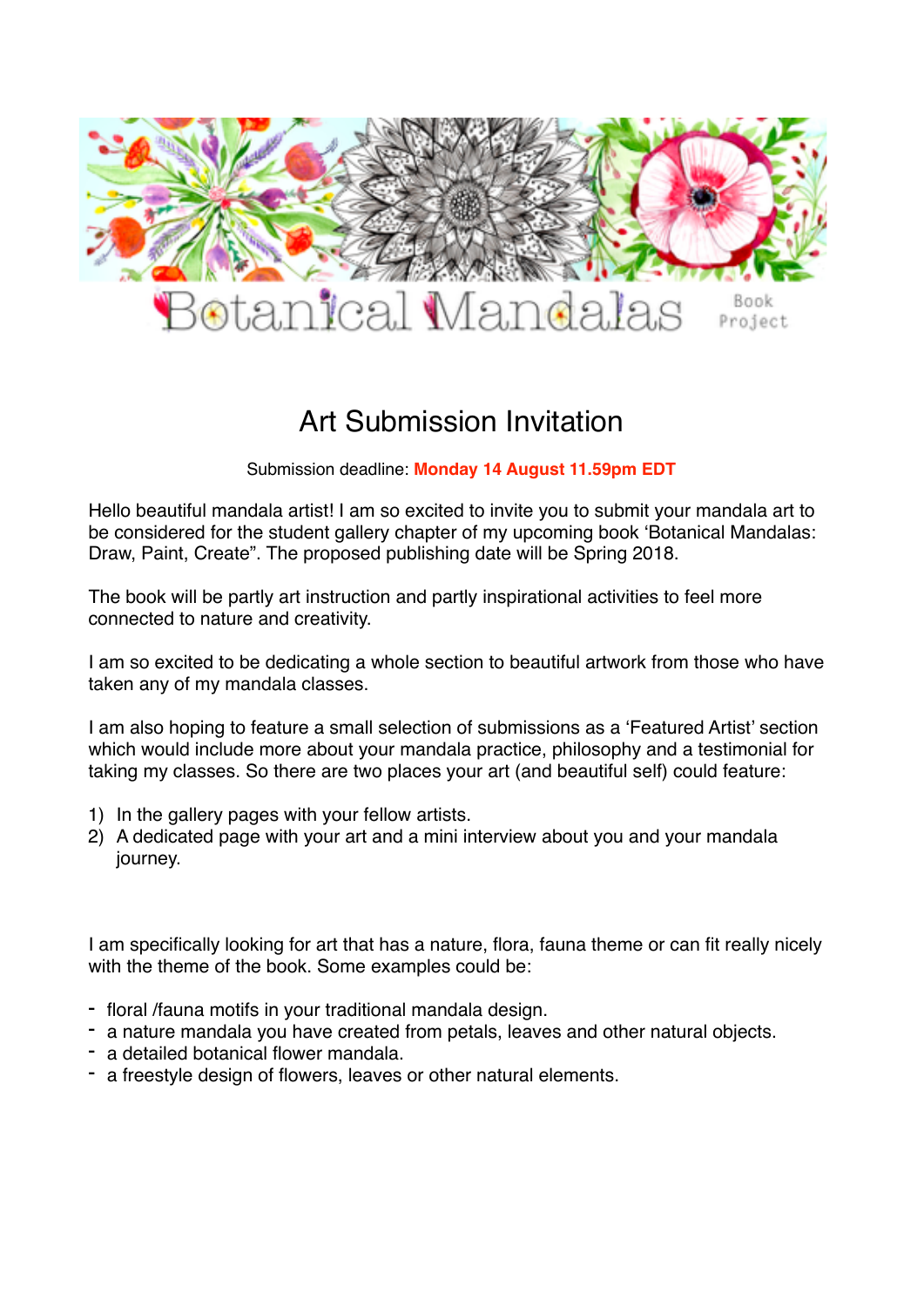# MORE INFORMATION

Below are some FAQs and details of the requirements and guidelines. If you have any questions, please do email me at [info@louisegale.com](mailto:info@louisegale.com). I have tried to capture all the information below, so please do not hesitate to contact me if something is missing or is unclear!

#### **Who is this art submission open to?**

Currently, I am opening this up to students of my mandala classes, so you may have taken only 1 class or all 3 in the bundled offering. Maybe you took my original class that was a 5 week offering. I may also offer to artists who have taken my nature classes.

#### **What materials can I use?**

You can use any materials that speak to you. You can submit drawings, paintings, collages, pressed flowers, mixed media. The only mandala art that will not be considered are digitally created mandalas. {you may use Photoshop (or other programs) to enhance the quality of your artwork for submissions, but please do not use these programs or other 'apps' to create the mandala itself.}

#### **Why should I submit?**

This is a wonderful way to celebrate mandala making with the world and also be a published artist. Your name will be listed in the gallery section and as a contributor to the book.

#### **When will I know if my art has been accepted for the book?**

I will confirm to you via email by Friday 9 September.

## **What will I need to do if my work is accepted?**

I will request that you sign a simple image release form which gives me permission to include your image(s) in the book. You will also need to send me a high quality image so it prints beautifully. If you are accepted into the featured artist area, I will work with you to finalise the work/text that will go in your feature so you are happy with what is being included in the book. :-)

———————————————————————————————————————————

———————————————————————————————————————————



## THANK YOU!

I am so excited to be publishing this book into the world and I hope you will submit your work to be featured! I would love to include your beautiful artwork!

Lots of love Louise xx

Email: [info@louisegale.com](mailto:info@louisegale.com) Web:<http://louisegale.com/> Instagram:<https://www.instagram.com/louisegale/> Facebook:<https://www.facebook.com/LouiseGaleArtandDesign>